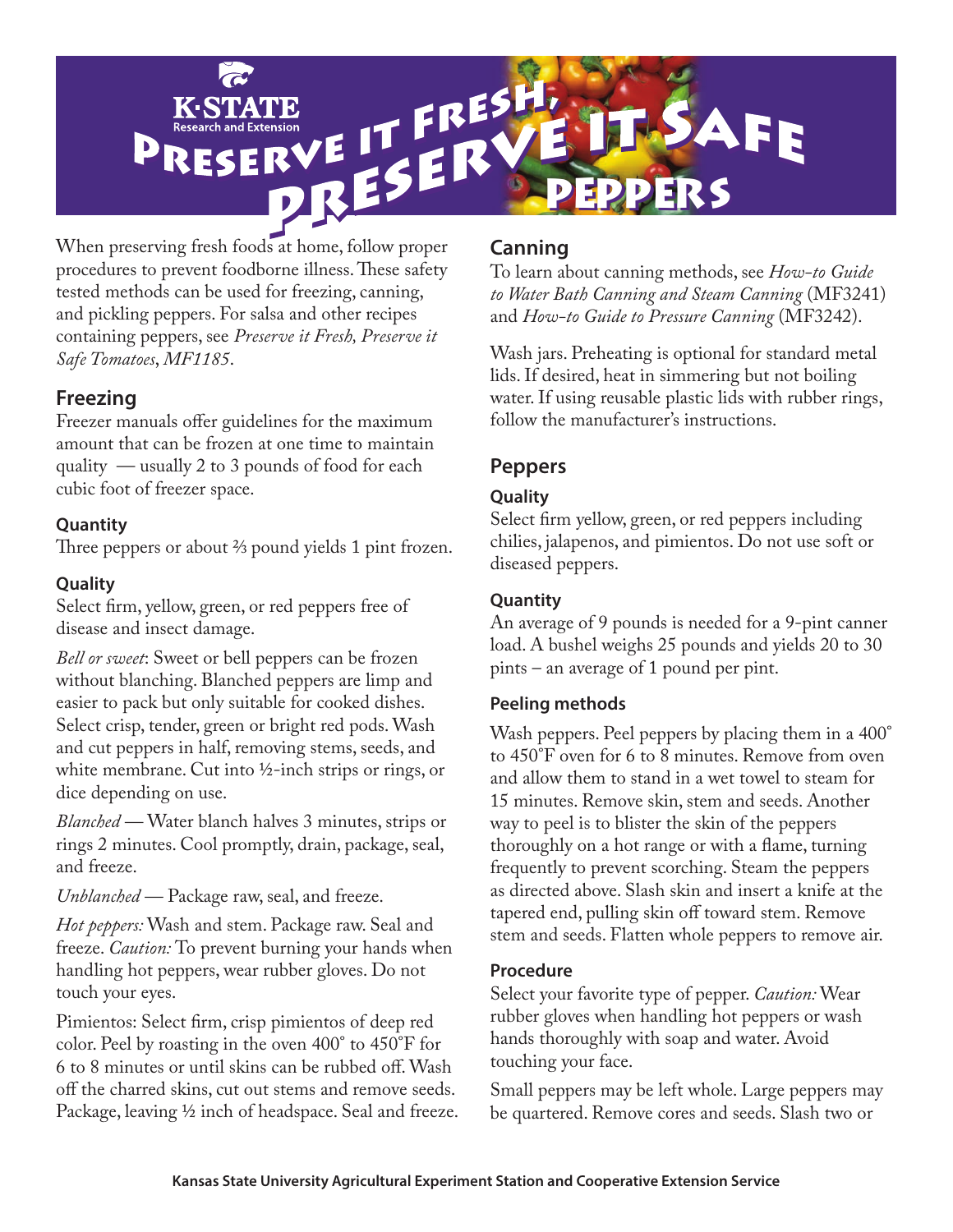four slits in each pepper and either blanch in boiling water or peel using one of the peeling methods described above.

Add 1/2 teaspoon of salt to each pint jar, if desired. Fill jars loosely with peppers and add fresh boiling water, leaving 1 inch of headspace. Remove air bubbles and adjust if needed. Wipe jar rims with a clean, damp paper towel. Apply lids and rings fingertip-tight. Process in a pressure canner as directed in Table 1.

Turn off heat and let canner depressurize naturally, and remove canner lid. Let jars cool 5 minutes, and then remove from canner; do not retighten bands. Cool completely, check seals, label, and store.

# **Pickled Bell Peppers**

*Yield*: About 9 pints or 18 half-pints

7 pounds firm bell peppers 31/2 cups sugar 3 cups vinegar (5%) 3 cups water 9 cloves garlic 41/2 teaspoons canning or pickling salt

Wash peppers, cut in quarters, remove cores, seeds, and blemishes. Slice into strips. Boil sugar, vinegar, and water for 1 minute. Add peppers and bring to a boil. Place 1/2 clove garlic and 1/4 teaspoon salt in each sterile half-pint jar; double amounts for pint jars. Add pepper strips and cover with the hot vinegar mixture, leaving 1/2 inch headspace. Remove air bubbles and adjust headspace if needed. Wipe jar rims with a clean, damp paper towel. Apply lids and rings fingertip-tight. Process in a water bath canner or steam canner according to instructions in Table 2. Turn off heat and remove canner lid. Cool jars for 5 minutes. Remove jars from canner; do

not retighten bands. Cool completely, check seals, label, and store.

# **Pickled Hot Peppers**

Hungarian, banana, chile, jalapeño

*Yield*: About 9 pints or 18 half-pints

- 4 pounds hot long red, green, or yellow peppers
- 3 pounds sweet red and green peppers, mixed
- 5 cups vinegar (5%)
- 1 cup water
- 4 teaspoons canning or pickling salt
- 2 tablespoons sugar
- 2 cloves garlic

*Caution:* Wear rubber gloves when handling hot peppers or wash your hands thoroughly with soap and water before touching your face.

Wash peppers. If small peppers are left whole, slash two to four slits in each. Quarter the large peppers. Blanch in boiling water or peel using one of the peeling methods described on page 1. Cool and remove skin. Flatten small peppers. Fill hot jars, leaving 1/2-inch headspace.

Combine and heat remaining ingredients. Bring to a boil and simmer 10 minutes. Remove garlic. Pour the hot pickling solution over peppers, leaving  $\frac{1}{2}$  inch of headspace. Remove air bubbles and adjust headspace if needed. Wipe jar rims with a damp, clean paper towel. Apply lids and rings fingertip-tight. Process in a water-bath or steam canner according to the instructions in Table 2.

Turn off heat and remove canner lid. Let jars cool 5 minutes. Remove jars from canner; do not retighten bands. Cool completely, check seals, label, and store.

|               |          |                     | Canner gauge pressure for different altitudes (in feet) |             |                       |                    |  |
|---------------|----------|---------------------|---------------------------------------------------------|-------------|-----------------------|--------------------|--|
|               |          |                     | Dial gauge (lbs.)                                       |             | Weighted gauge (lbs.) |                    |  |
| Style of pack | Jar size | Process time (min.) | $0 - 2.000$                                             | 2,001-4,000 | $0 - 1.000$           | <b>Above 1,000</b> |  |
| Hot           | Pints    |                     |                                                         |             | 10                    |                    |  |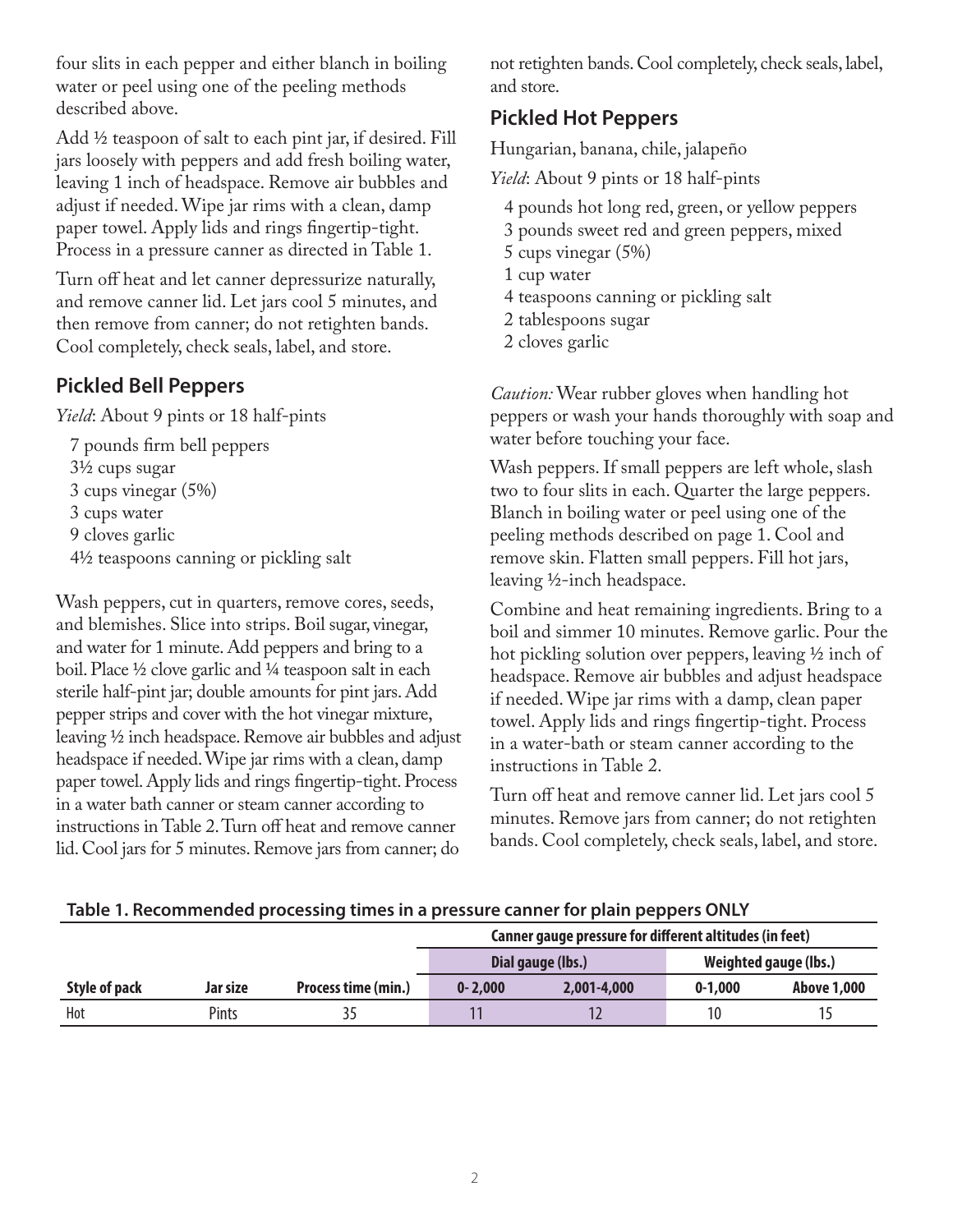# **Pickled Pepper-Onion Relish**

*Yield*: about 4 pints or 9 half-pints

- 6 cups finely chopped onions
- 3 cups finely chopped sweet red peppers
- 3 cups finely chopped green peppers

 $1\frac{1}{2}$  cups sugar

- 6 cups vinegar (5%), preferably white distilled
- 2 tablespoons canning or pickling salt

Wash and chop vegetables. Combine all ingredients and boil gently until mixture thickens and the volume is reduced by one-half (about 30 minutes). Fill sterile jars with hot relish, leaving  $\frac{1}{2}$  inch headspace. Remove air bubbles and adjust headspace if necessary. Wipe rims of jars with a damp clean paper towel. Apply lids and rings fingertip-tight. Store in the refrigerator and use within one month. *Caution:* If you plan on storing for some time, process in a boiling water bath or steam canner according to directions in Table 2. Turn off heat and remove canner lid. Let jars cool 5 minutes. Remove jars from canner; do not retighten bands. Cool completely, check seals, label, and store.

# **Piccalilli**

*Yield*: about 4 pints or 9 half-pints

6 cups chopped green tomatoes 11/2 cups chopped sweet red peppers 11/2 cups chopped green peppers 21/4 cups chopped onions 71/2 cups chopped cabbage  $\frac{1}{2}$  cup canning or pickling salt 3 tablespoons whole mixed pickling spice  $4\frac{1}{2}$  cups vinegar  $(5\%)$ 3 cups brown sugar

# **Procedure**

Wash, chop, and combine vegetables with  $\frac{1}{2}$  cup salt. Cover with hot water and let stand 12 hours. Drain and press in a clean white cloth to remove all possible liquid. Tie spices loosely in a spice bag, add to the combined vinegar and brown sugar, and heat to a boil in a saucepan. Add vegetables and boil gently for 30 minutes or until volume is reduced by one-half. Remove spice bag.

Fill hot, sterile jars with the hot mixture, leaving  $\frac{1}{2}$  inch headspace. Remove air bubbles and adjust headspace if necessary. Wipe rims of jars with a damp clean paper towel. Apply lids and rings fingertiptight. Process in a boiling water bath canner or steam canner according to Table 2. Turn off heat and remove canner lid. Let jars cool 5 minutes. Remove jars from canner; do not retighten bands. Cool completely, check seals, label, and store.

Remove screw bands and check lid seals. If the center of the lid is indented, wash, dry, label, and store jar in a clean, cool, dark place. If the lid is unsealed, examine and replace the jar if defective. Use new lids and reprocess within 24 hours of initial processing. Otherwise, store unsealed jars in the refrigerator and use them first. Wash screw bands and store separately. Consume canned foods within a year of processing.

# **Problems and Solutions**

- **1. Can pickled peppers be pressure canned?** It is not recommended to pressure can pickled peppers. This high-heat treatment causes peppers to become too soft and mushy. Water bath canning is the best processing method for pickled peppers.
- **2. Why are non-pickled peppers pressure canned?** Peppers are a low acid food. Without added acid, such as vinegar, they must be pressure canned to make them safe.

#### **3. In mixed vegetable pickled products with peppers, can any kind of pepper be used?** Yes. Any variety of pepper can be used because of similar acid content. Do not, however, change the amount of peppers called for in the recipe. Any changes will alter the acidity of the recipe and make it unsafe.

# **4. When handling hot peppers, what causes the burning sensation on the skin?**

Hot peppers contain a compound called capsaicin, which can burn the skin. Wear rubber gloves when handling hot peppers and wash hands thoroughly with soap and water before touching your face.